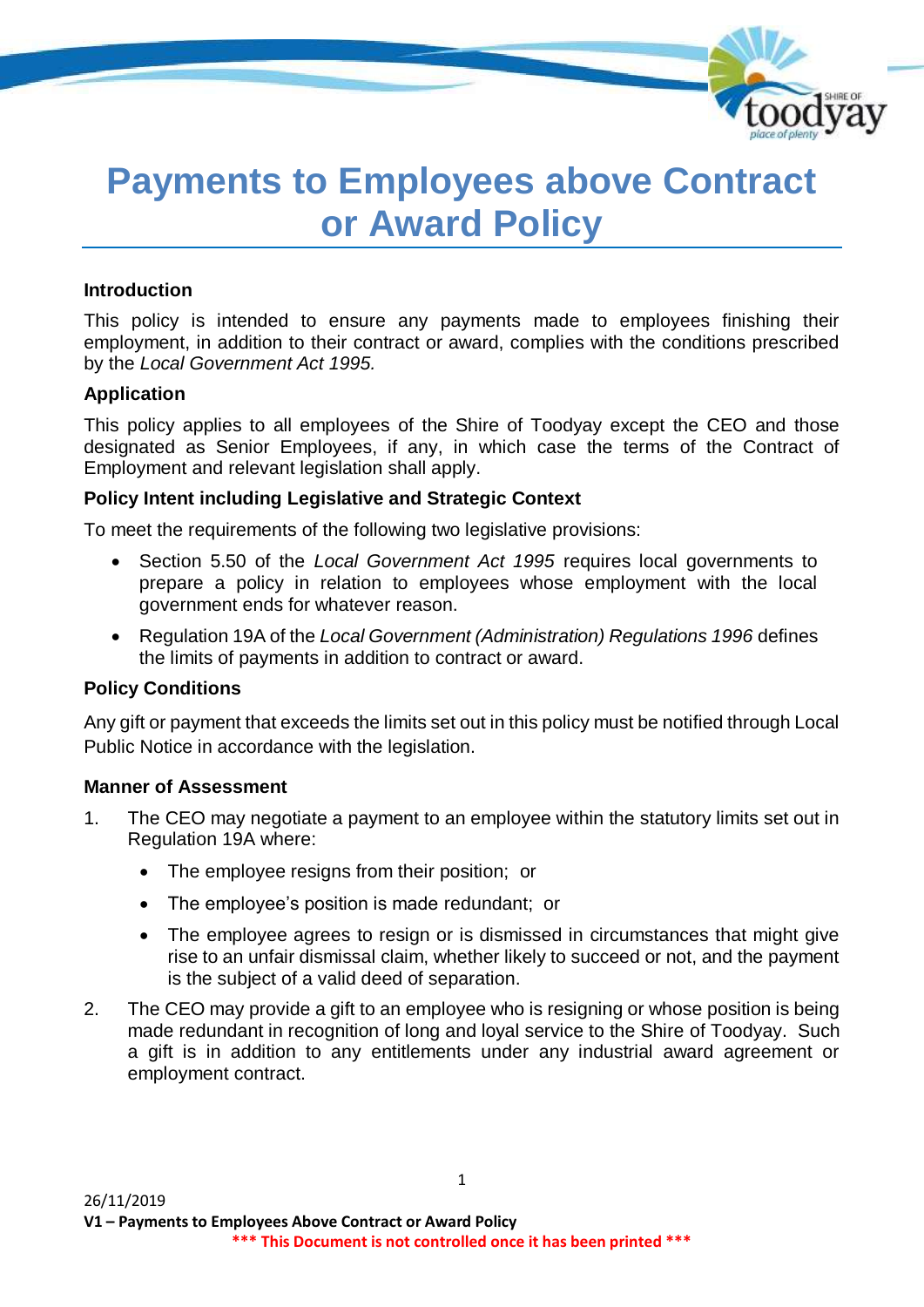

### **Value of Gifts**

| <b>Completed</b><br><b>Continuous Years of</b><br><b>Service</b> | <b>Monetary Value</b>                                                                                                                                                                                          |  |
|------------------------------------------------------------------|----------------------------------------------------------------------------------------------------------------------------------------------------------------------------------------------------------------|--|
| Up to 2                                                          | Nil                                                                                                                                                                                                            |  |
| $2 +$                                                            | Council sponsored sundowner (all staff and the<br>$\bullet$<br>departing officer's partner) commencing at 5.00pm<br>and closing at 7.00pm, with finger food, beer, wine<br>and soft drink.                     |  |
|                                                                  | Council to purchase a gift up to the value of \$100.<br>$\bullet$                                                                                                                                              |  |
| $5$ years $+$                                                    | Council sponsored sundowner (elected members,<br>staff and the departing officer's partner) commencing<br>at 5.00pm and closing at 7.00pm, with finger food,<br>beer, wine and soft drink.                     |  |
|                                                                  | Council to purchase gift to the value of \$100 plus \$15<br>for each year of service plus presentation of a<br>suitably engraved plaque.                                                                       |  |
|                                                                  | Council to purchase an appropriate gift for the partner<br>of the employee up to the value of \$50.                                                                                                            |  |
|                                                                  | Council sponsored reception (elected members, staff<br>$\bullet$<br>and partners).                                                                                                                             |  |
| 20 years $+$                                                     | Council to purchase a gift to the value of \$500 plus<br>$\bullet$<br>\$15 for each year of service plus presentation of a<br>suitably engraved plaque.                                                        |  |
|                                                                  | Recognition to be made through the local media by<br>$\bullet$<br>inviting them to attend the function. Council to<br>purchase an appropriate gift for the partner of the<br>employee up to the value of \$50. |  |

Council's contribution to staff leaving its employment is as follows:

Employees with more than 5 years' service may be allowed at the CEO's discretion, to retain a mobile telephone or other device, provided that the device is no longer under contract and has no residual value, or the employee is prepared to pay out the balance of the contract price or residual value, and the transfer of the phone number would not be unduly disruptive to the organisation. All Shire information would be deleted from the phone or device and factory setting restored.